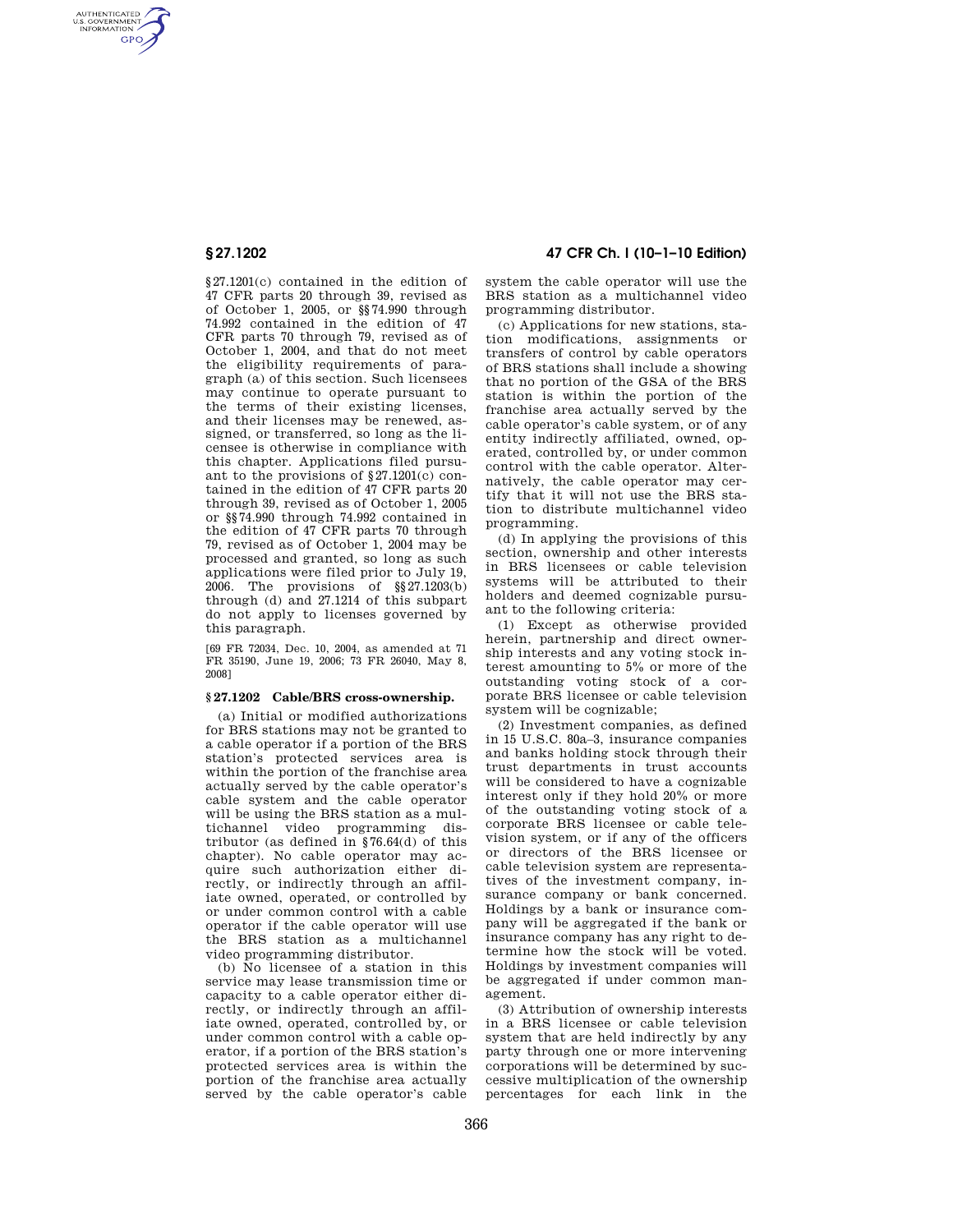### **Federal Communications Commission § 27.1202**

vertical ownership chain and application of the relevant attribution benchmark to the resulting product, except that wherever the ownership percentage for any link in the chain exceeds 50%, it shall not be included for purposes of this multiplication. For purposes of paragraph  $(d)(9)$  of this section, attribution of ownership interests in a BRS licensee or cable television system that are held indirectly by any party through one or more intervening organizations will be determined by successive multiplication of the ownership percentages for each link in the vertical ownership chain and application of the relevant attribution benchmark to the resulting product, and the ownership percentage for any link in the chain that exceeds 50% shall be included for purposes of this multiplication. For example, except for purposes of paragraph (d)(9) of this section, if A owns 10% of company X, which owns 60% of company Y, which owns 25% of ''Licensee,'' then X's interest in ''Licensee'' would be 25% (the same as Y's interest because X's interest in Y exceeds 50%), and A's interest in ''Licensee'' would be  $2.5\%$   $(0.1 \times 0.25)$ . Under the 5% attribution benchmark, X's interest in ''Licensee'' would be cognizable, while A's interest would not be cognizable. For purposes of paragraph  $(d)(9)$  of this section, X's interest in ''Licensee'' would be 15% (0.6  $\times$  0.25) and A's interest in "Licensee" would be  $1.5\%$   $(0.1 \times 0.6 \times 0.25)$ . Neither interest would be attributed under paragraph (d)(9) of this section.

(4) Voting stock interests held in trust shall be attributed to any person who holds or shares the power to vote such stock, to any person who has the sole power to sell such stock, and to any person who has the right to revoke the trust at will or to replace the trustee at will. If the trustee has a familial, personal or extra-trust business relationship to the grantor or the beneficiary, the grantor or beneficiary, as appropriate, will be attributed with the stock interests held in trust. An otherwise qualified trust will be ineffective to insulate the grantor or beneficiary from attribution with the trust's assets unless all voting stock interests held by the grantor or beneficiary in the

relevant BRS licensee or cable television system are subject to said trust.

(5) Subject to paragraph (d)(9) of this section, holders of non-voting stock shall not be attributed an interest in the issuing entity. Subject to paragraph (d)(9) of this section, holders of debt and instruments such as warrants, convertible debentures, options or other non-voting interests with rights of conversion to voting interests shall not be attributed unless and until conversion is effected.

(6)(i) A limited partnership interest shall be attributed to a limited partner unless that partner is not materially involved, directly or indirectly, in the management or operation of the BRS or cable television activities of the partnership and the licensee or system so certifies. An interest in a Limited Liability Company (''LLC'') or Registered Limited Liability Partnership (''RLLP'') shall be attributed to the interest holder unless that interest holder is not materially involved, directly or indirectly, in the management or operation of the BRS or cable television activities of the partnership and the licensee or system so certifies.

(ii) For a licensee or system that is a limited partnership to make the certification set forth in paragraph  $(d)(6)(i)$  of this section, it must verify that the partnership agreement or certificate of limited partnership, with respect to the particular limited partner exempt from attribution, establishes that the exempt limited partner has no material involvement, directly or indirectly, in the management or operation of the BRS or cable television activities of the partnership. For a licensee or system that is an LLC or RLLP to make the certification set forth in paragraph  $(d)(6)(i)$  of this section, it must verify that the organizational document, with respect to the particular interest holder exempt from attribution, establishes that the exempt interest holder has no material involvement, directly or indirectly, in the management or operation of the BRS or cable television activities of the LLC or RLLP. Irrespective of the terms of the certificate of limited partnership or partnership agreement, or other organizational document in the case of an LLC or RLLP, however, no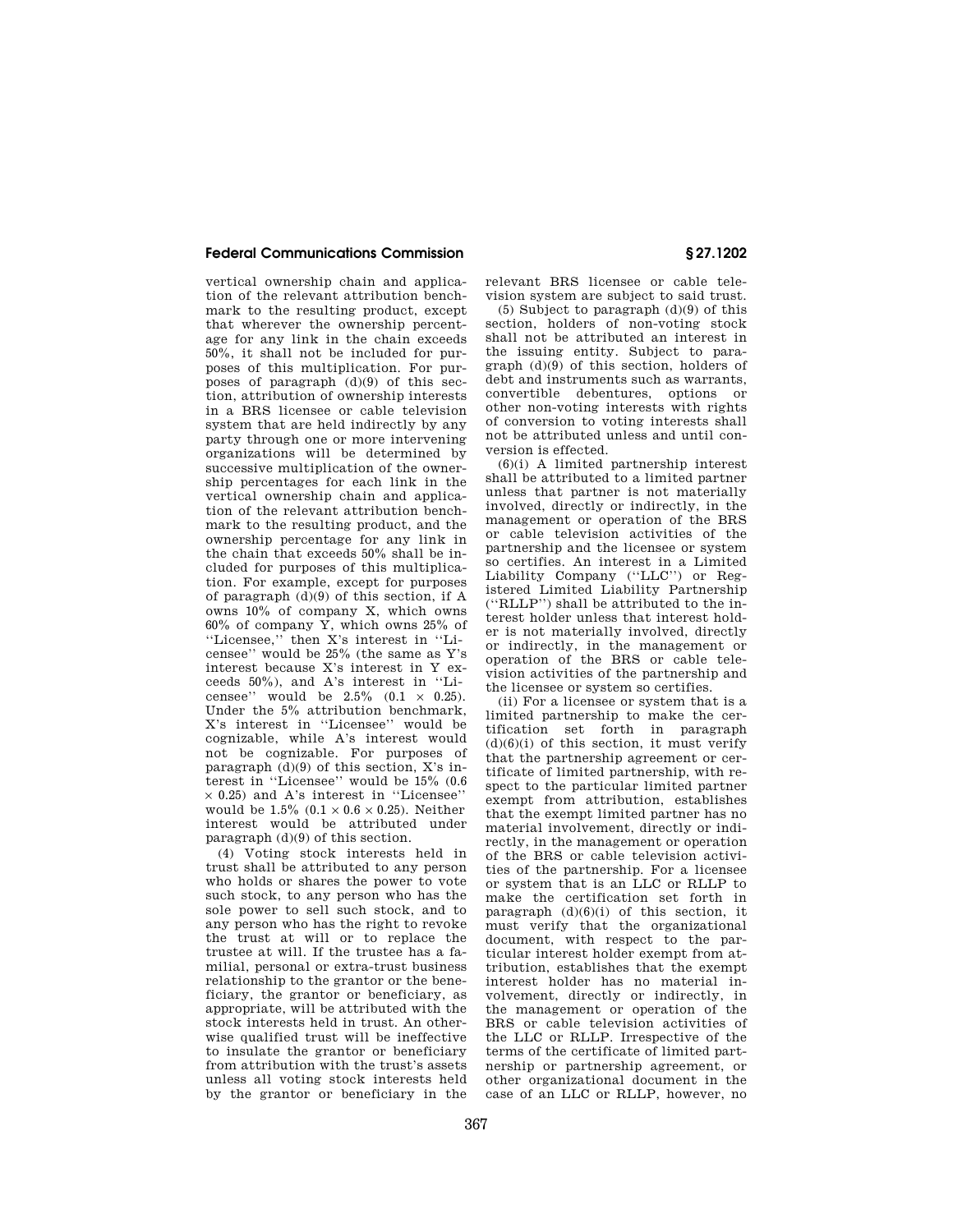such certification shall be made if the individual or entity making the certification has actual knowledge of any material involvement of the limited partners, or other interest holders in the case of an LLC or RLLP, in the management or operation of the BRS or cable television businesses of the partnership or LLC or RLLP.

(iii) In the case of an LLC or RLLP, the licensee or system seeking installation shall certify, in addition, that the relevant state statute authorizing LLCs permits an LLC member to insulate itself as required by our criteria.

(7) Officers and directors of a BRS licensee or cable television system are considered to have a cognizable interest in the entity with which they are so associated. If any such entity engages in businesses in addition to its primary business of BRS or cable television service, it may request the Commission to waive attribution for any officer or director whose duties and responsibilities are wholly unrelated to its primary business. The officers and directors of a parent company of a BRS licensee or cable television system, with an attributable interest in any such subsidiary entity, shall be deemed to have a cognizable interest in the subsidiary unless the duties and responsibilities of the officer or director involved are wholly unrelated to the BRS licensee or cable television system subsidiary, and a statement properly documenting this fact is submitted to the Commission. The officers and directors of a sister corporation of a BRS licensee or cable television system shall not be attributed with ownership of these entities by virtue of such status.

(8) Discrete ownership interests will be aggregated in determining whether or not an interest is cognizable under this section. An individual or entity will be deemed to have a cognizable investment if:

(i) The sum of the interests held by or through ''passive investors'' is equal to or exceeds 20 percent; or

(ii) The sum of the interests other than those held by or through ''passive investors'' is equal to or exceeds 5 percent; or

(iii) The sum of the interests computed under paragraph (d)(8)(i) of this section plus the sum of the interests

**§ 27.1202 47 CFR Ch. I (10–1–10 Edition)** 

computed under paragraph (d)(8)(ii) of this section equal to or exceeds 20 percent.

(9) Notwithstanding paragraphs (d)(5) and (d)(6) of this section, the holder of an equity or debt interest or interests in a BRS licensee or cable television system subject to the BRS/cable crossownership rule (''interest holder'') shall have that interest attributed if:

(i) The equity (including all stockholdings, whether voting or nonvoting, common or preferred) and debt interest or interests, in the aggregate, exceed 33 percent of the total asset value (all equity plus all debt) of that BRS licensee or cable television system; and

(ii) The interest holder also holds an interest in a BRS licensee or cable television system that is attributable under this section (other than this paragraph) and which operates in any portion of the franchise area served by that cable operator's cable system.

(10) The term ''area served by a cable system'' means any area actually passed by the cable operator's cable system and which can be connected for a standard connection fee.

(11) As used in this section ''cable operator'' shall have the same definition as in §76.5 of this chapter.

(e) The Commission will entertain requests to waive the restrictions in paragraph (a) of this section where necessary to ensure that all significant portions of the franchise area are able to obtain multichannel video service.

(f) The provisions of paragraphs (a) through (e) of this section will not apply to one BRS channel used to provide locally-produced programming to cable headends. Locally-produced programming is programming produced in or near the cable operator's franchise area and not broadcast on a television station available within that franchise area. A cable operator will be permitted one BRS channel for this purpose, and no more than one BRS channel may be used by a cable television company or its affiliate or lessor pursuant to this paragraph. The licensee for a cable operator providing local programming pursuant to a lease must include in a notice filed with the Wireless Telecommunications Bureau a cover letter explicitly identifying itself or its lessees as a local cable operator